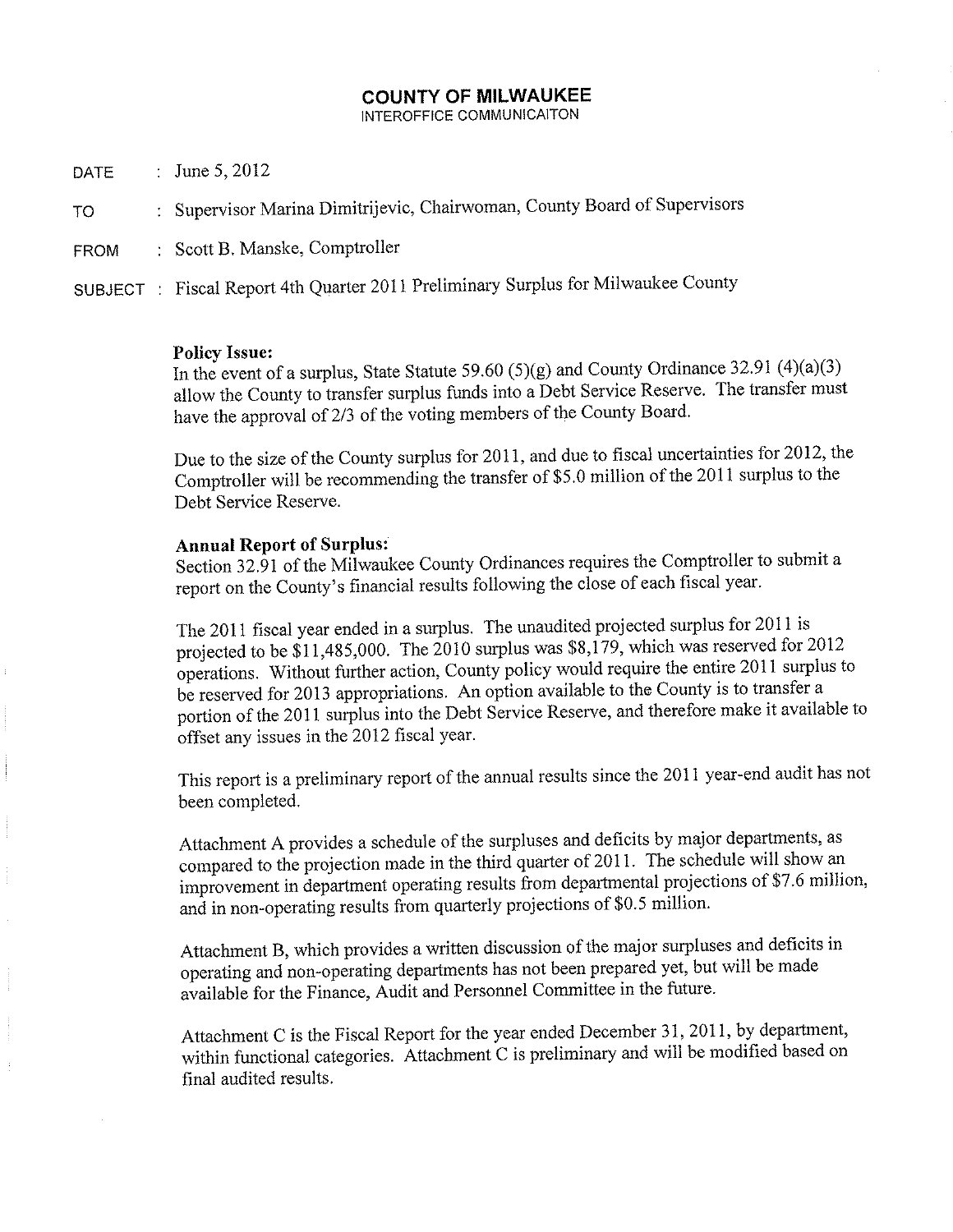## 2011 Surplus Available to offset 2013 Budgeted Tax Levy:

The annual County surplus can be viewed as a revenue source for the 2013 budget. Under State Statute, the ending surplus of the County is required to be applied against the tax levy requirements of the subsequent year's budget: 2013 budget. Since this policy occurs every year, it is important to note the amount of 2010 surplus that was used offset the 2012 budget, and at least provide that amount of surplus for the 2013 budget. Since the 2010 surplus was near breakeven, the 2011 surplus would reduce the tax levy needs for 2013 by over \$11 million, as compared to the 2012 budget.

#### **Debt Service Reserve:**

The State Statute allows the County to transfer any portion of the annual surplus to be used for a bond sinking fund: Debt Service Reserve. It is recommended that due to the size of the 2011 surplus, a portion of the annual surplus be applied to the County Debt Service Reserve.

The Debt Service Reserve as of the end of 2011 has a balance of \$4,266,000. The 2012 budget will be using \$1,738,000 of the Debt Service Reserve for debt interest payments, which will reduce the available balance to \$2,528,000.

The Comptroller has completed a preliminary fiscal analysis of the 2012 projected surplus/deficit, based on first quarter reporting by departments and additional analysis performed by the Department of Administrative Services (DAS) and the Comptrollers Office. The Comptroller is projecting a 2012 county-wide deficit of \$0.5 million. The contingency account for 2012 is only \$1.5 million, and was used in arriving at the projected deficit.

Due to the fact that the 2012 County-wide projection is still early in the year, and the County has fiscal uncertainties that could arise, the Comptroller is recommending that the County place \$5.0 million of the 2011 County-wide surplus into the Debt Service Reserve.

By placing the funds into the Debt Service Reserve, the funds would be available in 2012 to offset a potential deficit should the Comptroller's office continue to project a 2012 Countywide deficit later in the year. If that were the case, then DAS would submit a report and resolution to the County Board seeking authorization to remove some or all of the \$5.0 million from the Debt Service Reserve to offset 2012 debt service costs, thus making tax levy available.

If a County-wide deficit does not appear likely for 2012, then the funds would remain in the Debt Service Reserve and could be utilized to offset debt service costs in 2013 or subsequent years.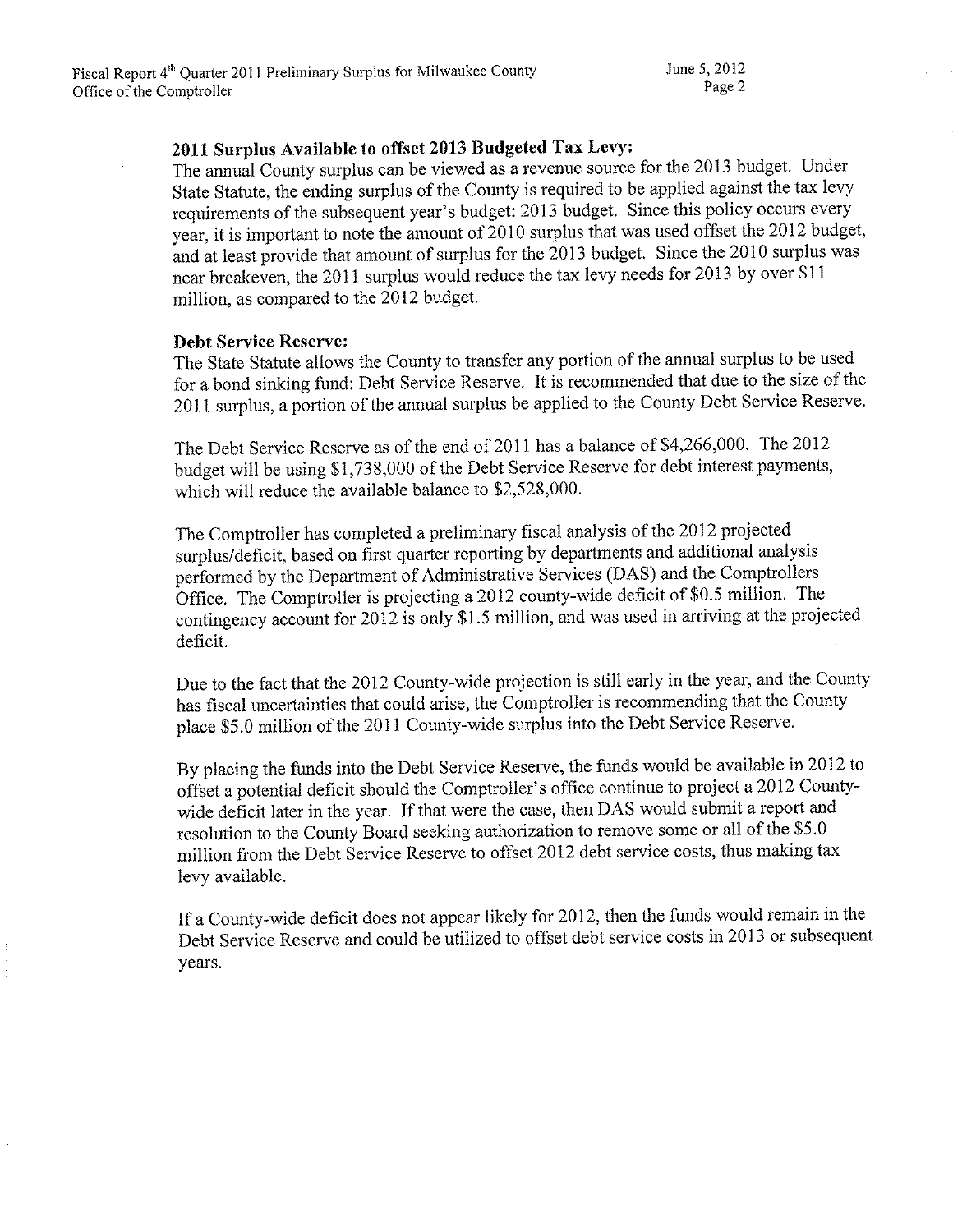June 5, 2012 Page 3

#### **Recommendation:**

The Office of the Comptroller recommends the approval of the attached resolution to transfer \$5,000,000 to the Debt Service Reserve from 2011 available Surplus.

Scott B. Manske

Comptroller

Attachments

Chris Abele, County Executive  $cc$ : Supervisor William Johnson, Co-Chairman, Finance, Audit and Personnel Committee Supervisor David Cullen, Co-Chairman, Finance, Audit and Personnel Committee Patrick Farley, Director, Department of Administrative Services Craig Kammholz, Fiscal and Budget Administrator Stephen Cady, Fiscal and Budget Analyst, County Board Department Heads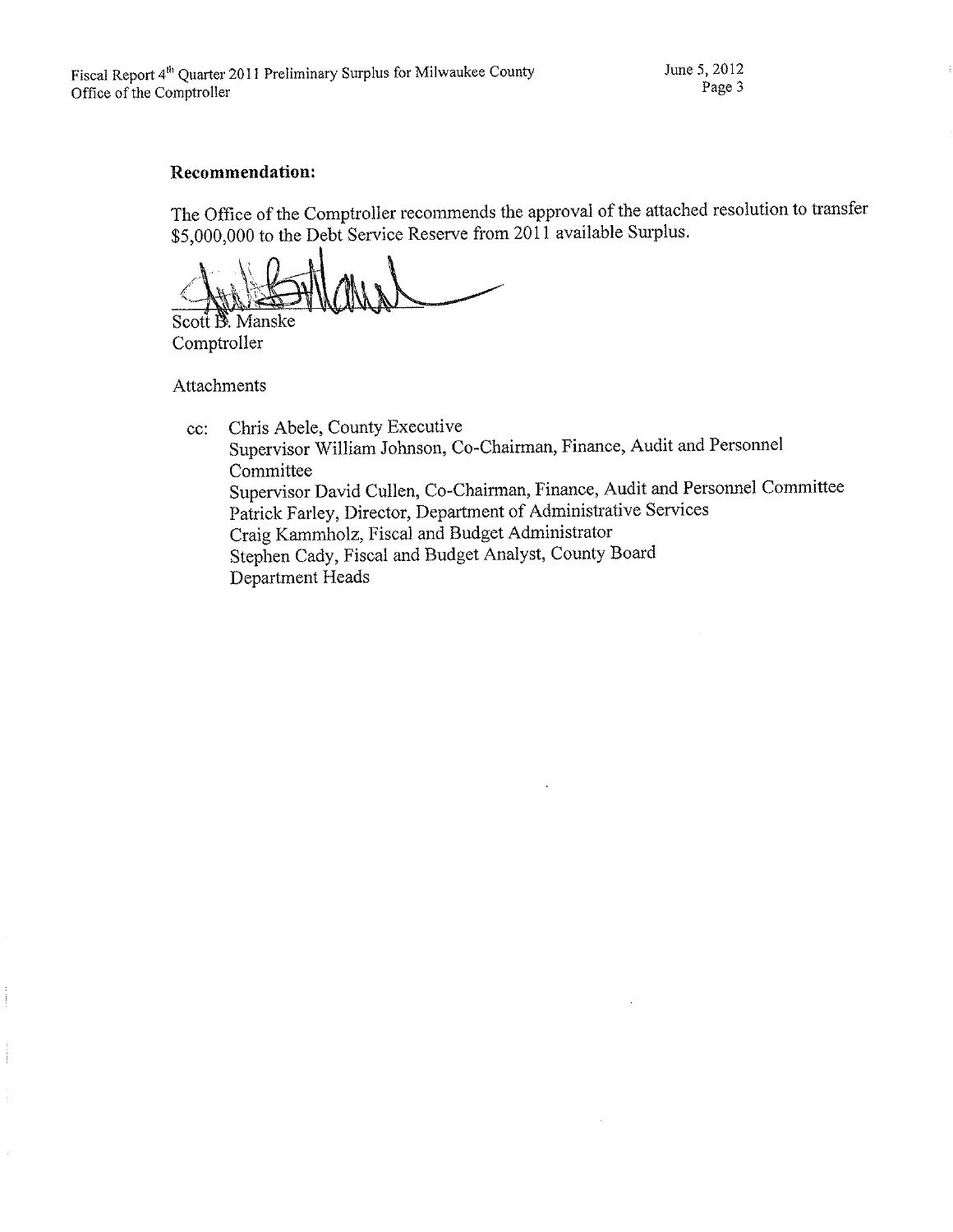$\hat{\tau}$ 

The following is a high level summary by major department of the projected county-wide surplus, with a comparison to the third quarter 2011 projection of a surplus of \$3.3 million.

| Dept | <b>Department Name</b>                                                                                                                                                                               |    | <b>Fourth Quarter</b><br>2011 Projection |   | <b>Third Quarter</b><br>2011 Projection | Variance Gain<br>(Loss) |
|------|------------------------------------------------------------------------------------------------------------------------------------------------------------------------------------------------------|----|------------------------------------------|---|-----------------------------------------|-------------------------|
| 1000 | County Board                                                                                                                                                                                         | \$ | 390,000                                  | S | 351,100                                 | 38,900                  |
| 1150 | DAS - Risk Management                                                                                                                                                                                |    | (471, 200)                               |   |                                         | (471, 200)              |
| 2000 | <b>Combined Courts</b>                                                                                                                                                                               |    | (302,900)                                |   | (956,000)                               | 653,100                 |
| 2430 | <b>Child Support Enforcement</b>                                                                                                                                                                     |    | 643,500                                  |   | 541,100                                 | 102,400                 |
| 3090 | Treasurer                                                                                                                                                                                            |    | 1,281,400                                |   |                                         | 1,281,400               |
| 3400 | <b>Register of Deeds</b>                                                                                                                                                                             |    | (222, 300)                               |   | (545, 100)                              | 322,800                 |
| 4000 | Sheriffs Office                                                                                                                                                                                      |    | 237,100                                  |   |                                         | 237,100                 |
| 4900 | <b>Medical Examiner</b>                                                                                                                                                                              |    | (200, 800)                               |   | (188,000)                               | (12, 800)               |
| 5080 | Architectural/ Environmental Svc                                                                                                                                                                     |    | 1,020,900                                |   |                                         | 1,020,900               |
| 5100 | <b>DTPW - Highways</b>                                                                                                                                                                               |    | 1,155,900                                |   |                                         | 1,155,900               |
| 5300 | <b>DTPW - Fleet Services</b>                                                                                                                                                                         |    | 288,100                                  |   | 324,000                                 | (35,900)                |
| 5600 | DTPW - Transit/Paratransit System                                                                                                                                                                    |    | 40,000                                   |   | 1,793,700                               | (1,753,700)             |
| 5800 | DTPW - Admin                                                                                                                                                                                         |    | 1,108,100                                |   |                                         | 1,108,100               |
| 6300 | <b>Behavioral Health Division</b>                                                                                                                                                                    |    | (757, 300)                               |   | (3,615,000)                             | 2,857,700               |
| 7900 | Department on Aging                                                                                                                                                                                  |    | 1,030,600                                |   |                                         | 1,030,600               |
| 7990 | Department of Family Care (CMO)                                                                                                                                                                      |    |                                          |   |                                         |                         |
| 8000 | Department of Health and Human Services                                                                                                                                                              |    | 4,752,600                                |   | 4,931,600                               | (179,000)               |
| 9000 | Department of Parks, Recreation and Culture                                                                                                                                                          |    | 1,934                                    |   | (250,000)                               | 251,934                 |
| 9500 | Zoological Department                                                                                                                                                                                |    | (1,921,600)                              |   | (2, 384, 400)                           | 462,800                 |
|      | Other                                                                                                                                                                                                |    | 92,295                                   |   | 522,788                                 | (430, 494)              |
|      | <b>Departmental Total</b>                                                                                                                                                                            |    | 8,166,329                                |   | 525,788                                 | 7,640,541               |
|      | Capital Projects Funding                                                                                                                                                                             | 3  | (2,681,405)                              | S | (3, 100, 000)                           | 418,595                 |
| 1945 | Unallocated Contingency Fund                                                                                                                                                                         |    | 3,685,867                                |   | 5,423,445                               | (1,737,578)             |
| 1950 | <b>Fringe Benefits</b>                                                                                                                                                                               |    | $(463, 699)$ (1)                         |   |                                         | (463, 699)              |
| 1972 | <b>Wage and Benefit Modifications</b>                                                                                                                                                                |    |                                          |   |                                         |                         |
| 1991 | Reserve for Delinquent Property Taxes                                                                                                                                                                |    | (78, 123)                                |   | (500, 000)                              | 421,877                 |
| 1992 | Investment Income                                                                                                                                                                                    |    | 616,303                                  |   | 500,000                                 | 116,303                 |
| 1996 | Sales Tax Revenue                                                                                                                                                                                    |    | (457, 918)                               |   | (1,500,000)                             | 1,042,082               |
| 9960 | Debt Service Fund/Froedtert Lease Payment                                                                                                                                                            |    | 2,697,737                                |   | 2,000,000                               | 697,737                 |
|      | Non-Departmental Total                                                                                                                                                                               |    | 3,318,761                                |   | 2,823,445                               | 495,316                 |
|      | <b>Projected County Surplus (Deficit)</b>                                                                                                                                                            |    | 11,485,090                               |   | 3,349,233                               | 8,135,857               |
|      | (1) - This is the result of fringe benefits after allocating savings in org unit 1950 to all departments.<br>There were overall savings in fringe benefits for 2011, before allocations were made to |    |                                          |   |                                         |                         |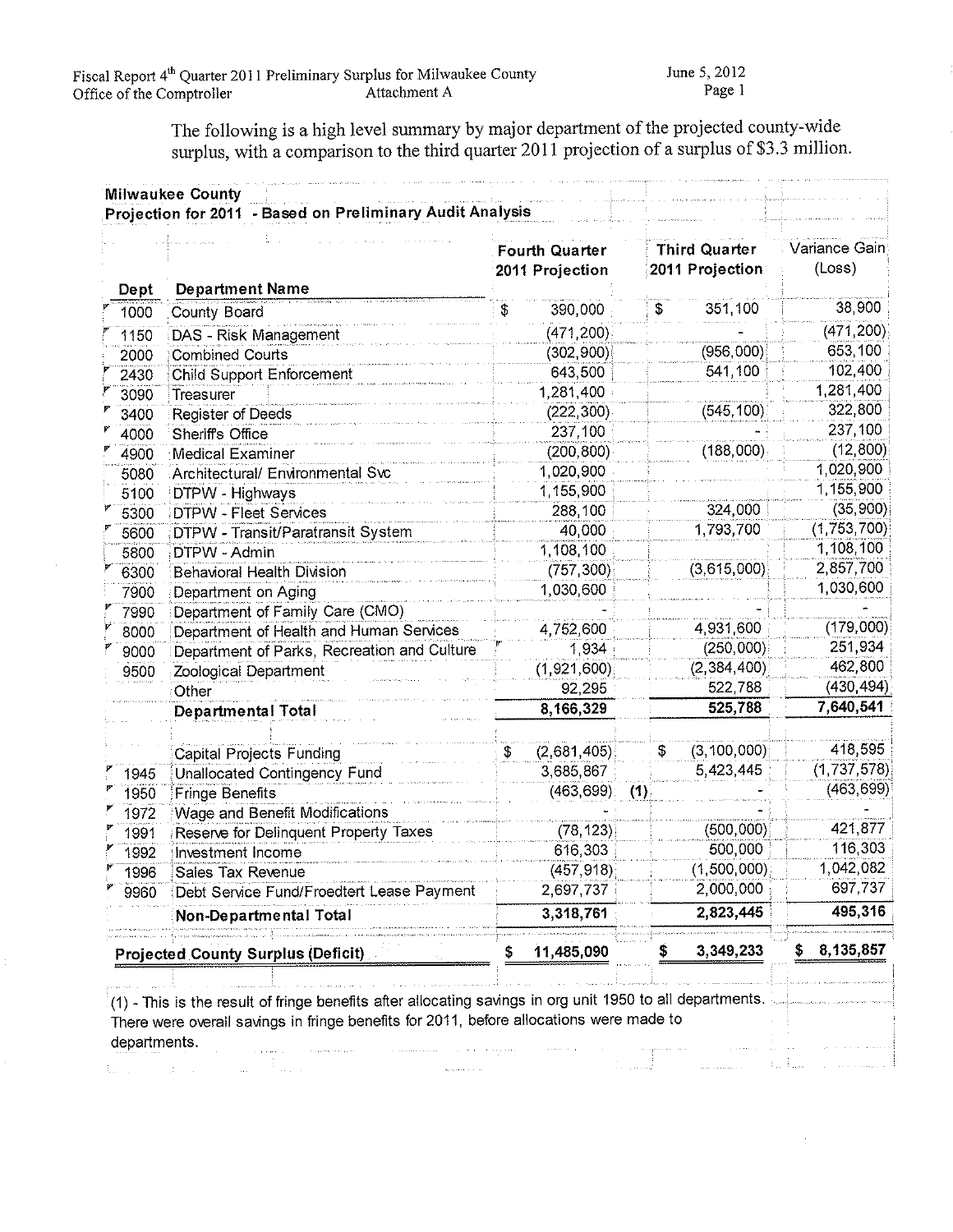|              |                                                               |                 |                     |               |               |                                                                             |                        |                   |           | <b>Attachment C</b> |
|--------------|---------------------------------------------------------------|-----------------|---------------------|---------------|---------------|-----------------------------------------------------------------------------|------------------------|-------------------|-----------|---------------------|
|              |                                                               |                 |                     |               |               | Preliminary Annual Fiscal Report of Surplus/Deficit as of December 31, 2011 |                        |                   |           |                     |
|              |                                                               | 2011            | 2011                |               |               | 2011                                                                        | 2011                   |                   |           |                     |
|              |                                                               | Projected       | <b>Budgeted Net</b> | Revenue       | $\frac{1}{6}$ | Projected                                                                   | <b>Budgeted Net</b>    | <b>Expense</b>    | %         | <b>Surplus</b>      |
|              |                                                               | <b>Revenues</b> | <b>Revenues</b>     | Variance      | Variance      | <b>Expenditures</b>                                                         | <b>Expenditures</b>    | Variance          | Variance  | (Deficit)           |
|              | Legislative, Executive & Staff                                |                 |                     |               |               |                                                                             |                        |                   |           |                     |
| 1000         | County Board                                                  | 96              | 6,165               | (6,069)       | $-98%$        | 6,334,671                                                                   | 6,730,787              | 396,116           | 6%        | 390,047             |
| 1001<br>1040 | Department of Audit<br><b>Disadv Bus Development</b>          | 43,757          | 45,000              | (1, 243)      | N/A<br>$-3%$  | 2,615,936<br>1,014,879                                                      | 2,682,487<br>1,180,921 | 66,551<br>166,042 | 2%<br>14% | 66,551<br>164,799   |
|              |                                                               |                 |                     |               | N/A           |                                                                             |                        |                   |           |                     |
| 1011         | County Executive - General Office                             |                 |                     |               |               | 1,163,750                                                                   | 1,222,733              | 58,983            | 5%        | 58,983              |
| 1021         | Cnty Exec - Veterans Service                                  | 13,000          | 13,000              |               | 0%            | 289,227                                                                     | 331,733                | 42,506            | 13%       | 42,506              |
| 1110         | Civil Service Commission                                      |                 |                     |               | N/A           | 50,426                                                                      | 54,048                 | 3,622             | 7%        | 3,622               |
| 1120         | Personnel Review Board                                        |                 |                     |               | N/A           | 209,707                                                                     | 216,909                | 7,202             | 3%        | 7,202               |
| 1130         | <b>Corporation Counsel</b><br>Dept of Administrative Services | 106,108         | 155,000             | (48, 892)     | $-32%$        | 1,626,345                                                                   | 1,706,186              | 79,841            | 5%        | 30,950              |
| 1019         | Persons with Disabilities                                     | 185,451         | 172,500             | 12,951        | 8%            | 1,043,304                                                                   | 1,042,028              | (1, 276)          | 0%        | 11,675              |
| 1140         | Human Resources                                               | 6,174           | 6,200               | (26)          | 0%            | 1,864,101                                                                   | 2,105,981              | 241,880           | 11%       | 241,853             |
| 1188         | <b>Employee Benefits</b>                                      | 1,549,807       | 1,861,560           | (311, 753)    | $-17%$        | 2,185,683                                                                   | 2,589,904              | 404,221           | 16%       | 92,468              |
| 1135         | <b>Labor Relations</b>                                        |                 |                     |               | N/A           | 462,491                                                                     | 522,157                | 59,666            | 11%       | 59,666              |
| 1150         | <b>Risk Management</b>                                        | 7,490,221       | 8,138,795           | (648, 574)    | $-8%$         | 8,091,741                                                                   | 8,269,153              | 177,412           | 2%        | (471, 162)          |
| 1151         | <b>Fiscal Affairs Division</b>                                | 100,578         | 57,412              | 43,166        | 75%           | 4,121,040                                                                   | 4,318,634              | 197,594           | 5%        | 240,760             |
| 1152<br>1160 | Procurement<br><b>Information Management Services</b>         | 17,140,789      | 17,555,382          | (414, 593)    | N/A<br>$-2%$  | 692,823<br>17,277,890                                                       | 717,282<br>18,232,291  | 24,459<br>954,401 | 3%<br>5%  | 24,459<br>539,808   |
|              |                                                               |                 |                     |               |               |                                                                             |                        |                   |           |                     |
| 3010         | <b>Election Commission</b>                                    | 51,264          | 40,500              | 10,764        | 27%           | 869,803                                                                     | 863,170                | (6,633)           | $-1%$     | 4,131               |
| 3090         | County Treasurer                                              | 3,832,531       | 2,988,423           | 844,108       | 28%           | 1,195,550                                                                   | 1,632,886              | 437,336           | 27%       | 1,281,444           |
| 3270         | County Clerk                                                  | 441,063         | 512,350             | (71, 287)     | $-14%$        | 788,845                                                                     | 800,495                | 11,650            | $1\%$     | (59, 637)           |
| 3400         | Register of Deeds                                             | 4,353,248       | 5,077,857           | (724, 609)    | $-14%$        | 4,451,893                                                                   | 4,954,216              | 502,323           | 10%       | (222, 286)          |
|              | Total Legislative, Executive & Staff                          | 35,314,086      | 36,630,144          | (1,316,058)   | $-4%$         | 56,350,106                                                                  | 60,174,001             | 3,823,895         | 6%        | 2,507,837           |
|              | <b>Courts and Judiciary</b>                                   |                 |                     |               |               |                                                                             |                        |                   |           |                     |
| 2000         | <b>Combined Court Related Operations</b>                      | 9,020,432       | 9,961,354           | (940, 922)    | $-9%$         | 38,928,852                                                                  | 39,566,901             | 638,049           | 2%        | (302, 873)          |
| 2430         | Dept. of Child Support Enforcement                            | 17,964,766      | 18,733,727          | (768, 961)    | $-4%$         | 18,632,663                                                                  | 20,045,132             | 1,412,469         | 7%        | 643,508             |
|              |                                                               |                 |                     |               |               |                                                                             |                        |                   |           |                     |
|              | <b>Total Courts and Judiciary</b>                             | 26,985,199      | 28,695,081          | (1,709,882)   | $-6%$         | 57,561,515                                                                  | 59,612,033             | 2,050,518         | 3%        | 340,635             |
|              | <b>Public Safety</b>                                          |                 |                     |               |               |                                                                             |                        |                   |           |                     |
| 4900         | <b>Medical Examiner</b>                                       | 1,451,120       | 1,659,500           | (208, 380)    | $-13%$        | 4,739,754                                                                   | 4,747,331              | 7,577             | 0%        | (200, 803)          |
| 4000         | Sheriff                                                       | 20,595,779      | 22,582,918          | (1,987,139)   | $-9%$         | 154,972,141                                                                 | 157,196,407            | 2,224,266         | $1\%$     | 237,127             |
| 4500         | <b>District Attorney</b>                                      | 7,010,658       | 7,180,238           | (169, 580)    | $-2%$         | 18,481,431                                                                  | 19,194,216             | 712,785           | 4%        | 543,204             |
|              |                                                               |                 |                     |               |               |                                                                             |                        |                   |           |                     |
|              | <b>Total Public Safety</b>                                    | 30,508,676      | 33,082,156          | (2,573,480)   | $-8%$         | 182,933,079                                                                 | 185,885,285            | 2,952,206         | 2%        | 378,725             |
|              | Non-Departmental's                                            |                 |                     |               |               |                                                                             |                        |                   |           |                     |
| 1937         | Potowatami Revenue                                            | 3,984,441       | 4,058,477           | (74, 036)     | $-2%$         |                                                                             |                        |                   | N/A       | (74, 036)           |
| 1945         | Contingency                                                   | (1,737,578)     | 3,863,350           | (5,600,928)   | $-145%$       |                                                                             | 9,286,795              | 9,286,795         | 100%      | 3,685,867           |
| 1950         | <b>Fringe Benefits</b>                                        | 12,319,907      | 7,072,042           | 5,247,865     | 74%           | 12,890,761                                                                  | 7,179,197              | (5,711,564)       | $-80%$    | (463, 699)          |
| 1972         | Wage and Benefit Modifications                                | $\sim$          | $\sim$              |               | N/A           |                                                                             |                        |                   | N/A       |                     |
| 1991         | <b>Property Taxes</b>                                         | 269,476,582     | 269,554,705         | (78, 123)     | 0%            |                                                                             |                        |                   | N/A       | (78, 123)           |
| 1992         | Interest Income                                               | 2,396,142       | 1,779,839           | 616,303       | 35%           |                                                                             |                        |                   | N/A       | 616,303             |
|              |                                                               |                 |                     |               |               |                                                                             |                        |                   |           |                     |
| 1993         | <b>State Shared Revenue</b>                                   | 38,198,637      | 39,207,108          | (1,008,471)   | $-3%$         |                                                                             |                        |                   | N/A       | (1,008,471)         |
| 1996         | Sales Taxes                                                   | 63,968,447      | 64,426,365          | (457, 918)    | $-1%$         |                                                                             |                        |                   | N/A       | (457, 918)          |
|              | Other Non-Departmental                                        | 17,071,671      | 21,506,198          | (4, 434, 527) | $-21%$        | (3,232,313)                                                                 | (184, 518)             | 3,047,795         | $-1652%$  | (1,386,732)         |
|              |                                                               |                 |                     |               |               |                                                                             |                        |                   |           |                     |
|              | 1900'S Total Non-Departmental                                 | 401,693,808     | 407,409,607         | (5,715,799)   | $-1%$         | 9,658,448                                                                   | 16,281,474             | 6,623,026         | 41%       | 907,227             |
|              |                                                               |                 |                     |               |               |                                                                             |                        |                   |           |                     |